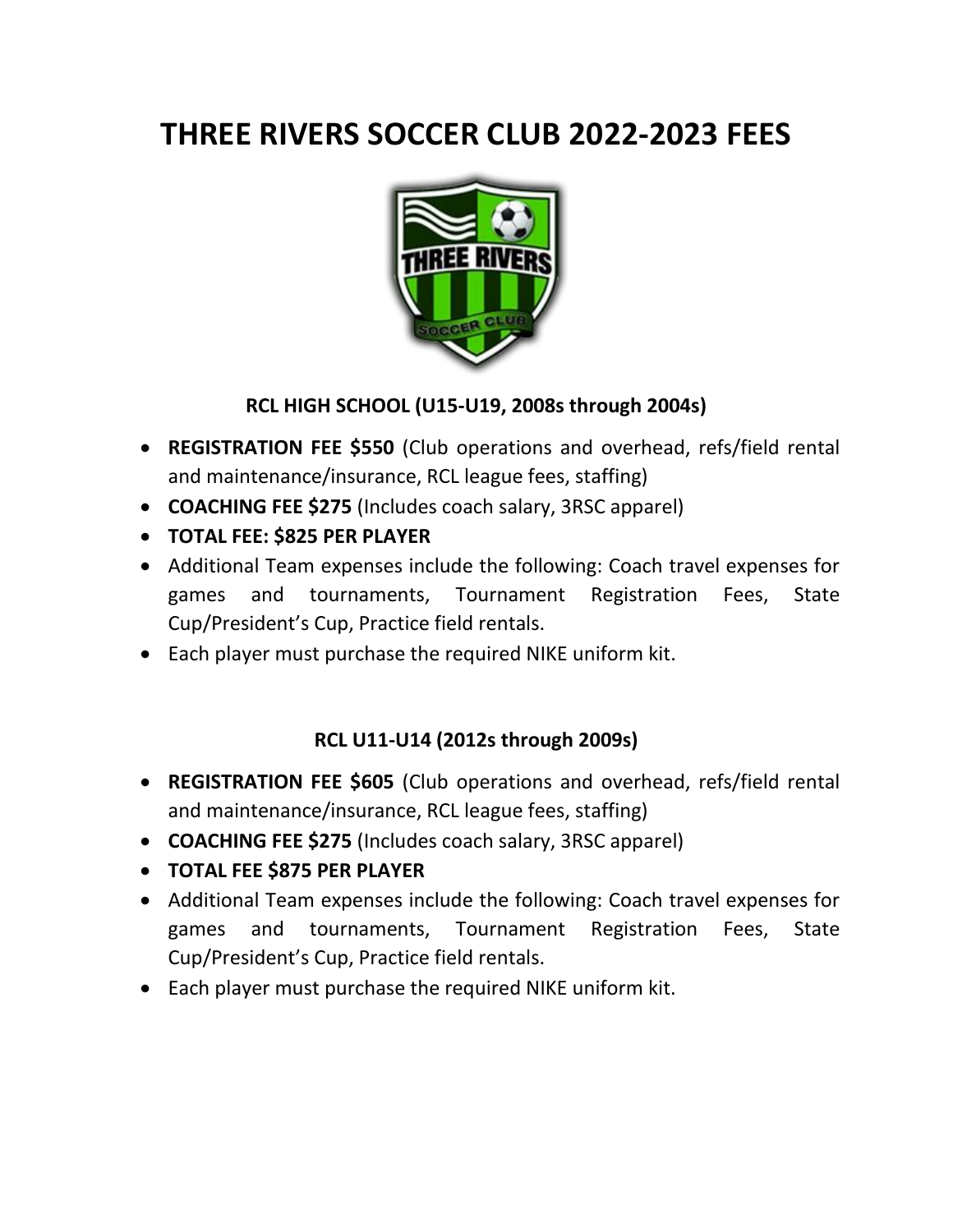# **PSPL U11-U14 (2012s through 2009s)**

- **REGISTRATION FEE \$550** (Club operations and overhead, refs/field rental and maintenance/insurance, PSPL league fees, staffing)
- **COACHING FEE \$100** (Includes coach salary and/or coach's kid plays free, 3RSC apparel)
- **TOTAL FEE \$650 PER PLAYER**
- Additional Team expenses include the following: Coach travel expenses for games and tournaments, Tournament Registration Fees, Practice field rentals.
- Each player must purchase the required NIKE uniform kit.

# **PSPL U15-U18 (2008s through 2004s)**

- **REGISTRATION FEE \$550** (Club operations and overhead, refs/field rental and maintenance/insurance, PSPL league fees, staffing)
- **COACHING FEE \$100** (Includes coach salary and/or coach's kid plays free, 3RSC apparel)
- **TOTAL FEE \$650 PER PLAYER**
- Additional Team expenses include the following: Coach travel expenses for games and tournaments, Tournament Registration Fees, Practice field rentals.
- Each player must purchase the required NIKE uniform kit.

# **YOUTH ACADEMY U9/U10 (2014s/2013s)**

- **REGISTRATION FEE \$350** (Club operations and overhead, refs/field rental and maintenance/insurance, PSPL league fees, staffing)
- Additional Team expenses include the following: Coach travel expenses for games and tournaments, Tournament Registration Fees, Practice field rentals.
- Each player must purchase the required NIKE uniform kit.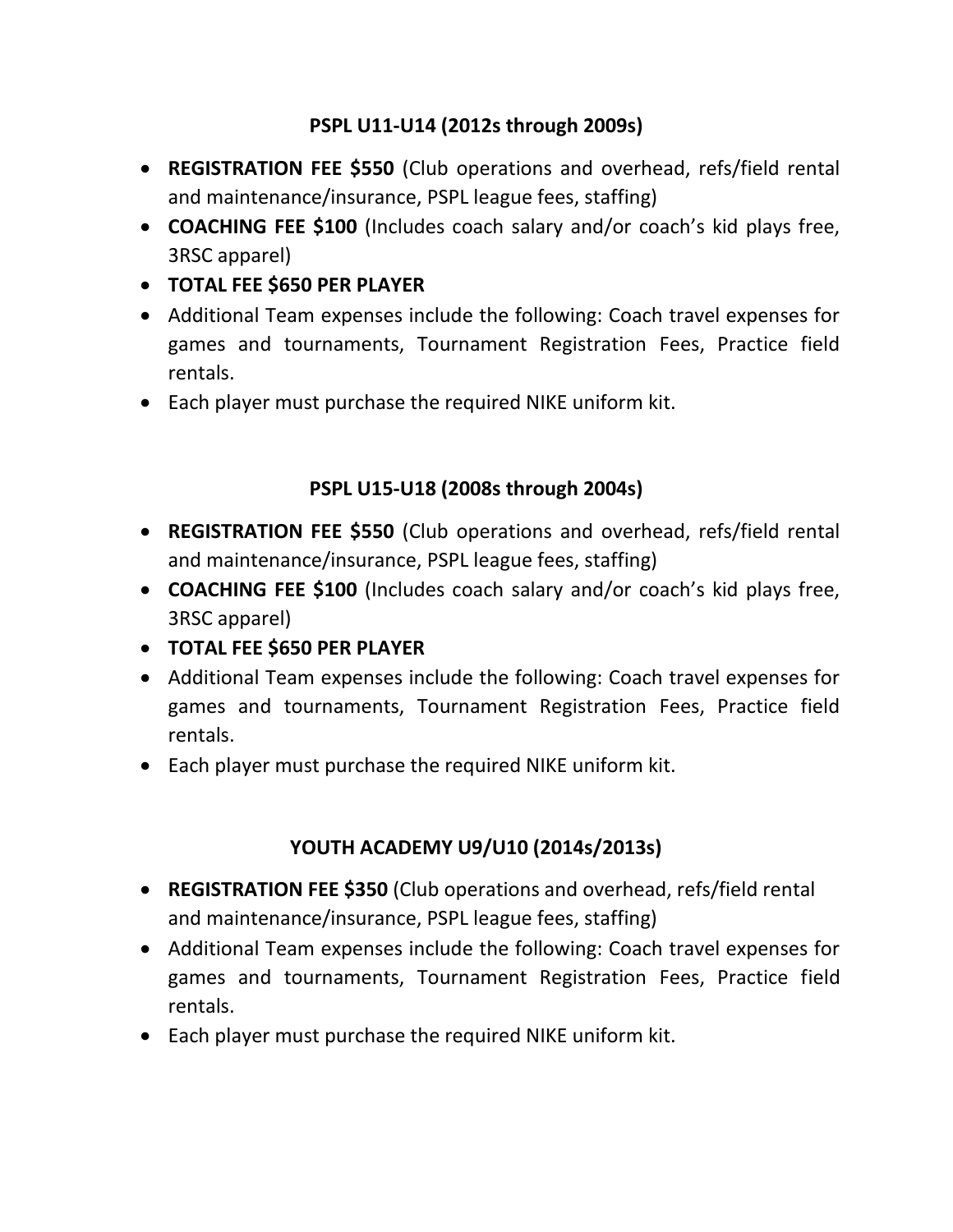#### **RECREATIONAL U5-U10 (2018s through 2013s)**

Tentative cost for recreational soccer for 2022/2023 is \$95, which includes both Fall '22 and Spring '23 seasons, uniform, insurance, field rental, equipment costs, and Recreational Director salary.

# **PAYMENT STRUCTURE**

\$100 Deposit due upon registration. Deposit is refunded if player does not make a team at tryouts. This deposit is applied to the annual club dues for the player.

The credit card processor for our registration software currently charges  $$3 +$ 2.5% for each transaction made with a card. These convenience charges are nonrefundable.

Players can either pay the full amount upon registration, or select a payment plan. The 2020/2021 Payment Schedule is:

\$100 Deposit at Tryout

RCL U15+

\$225 Due June 15, \$200 Due July 15, and August 15. \$100 Due September 15.

RCL U11-U14

\$250 Due June 15, \$200 Due July 15, and August 15. \$155 Due September 15.

PSPL U11-U14

\$200 Due June 15 and July 15. \$150 Due August 15.

Youth Academy U9/U10

\$150 Due June 15, \$100 Due July 15.

Recreational U5-U10

There is no payment plan available for recreational soccer. Contact [rec@3rsc.org](mailto:rec@3rsc.org) for financial assistance.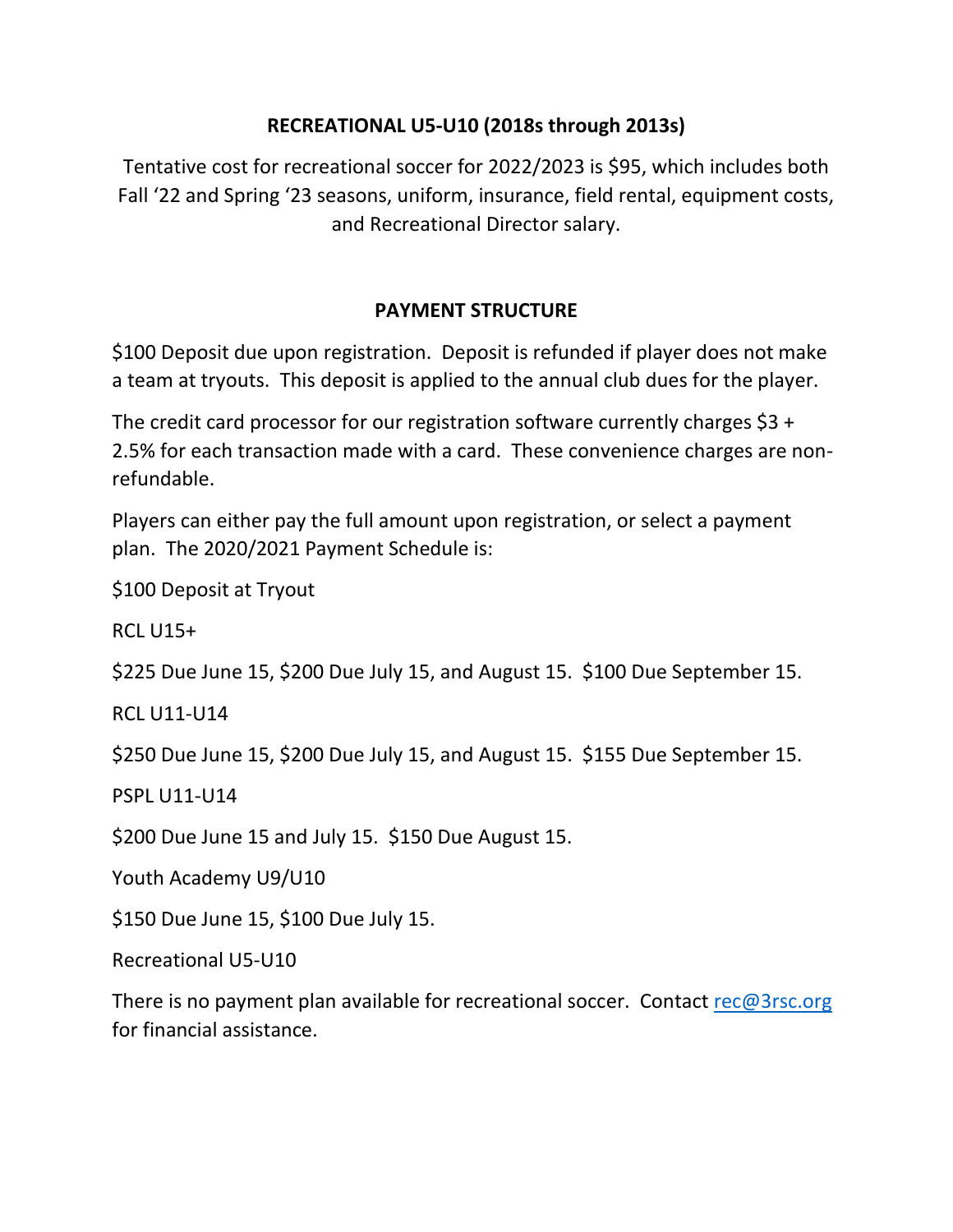**REGISTRATION FEE INFORMATION**: The REGISTRATION FEE covers the club's expenses of operation and programming that comply with Washington State Youth Soccer and PSPL operating and programing requirements. The REGISTRATION FEE is adjusted yearly to account for increase in expenses and/or an adjustment in the number of anticipated players and strives to keep the costs as low as possible. The REGISTRATION FEE generally covers the following expenses that occur during the annual season:

- Washington State Youth Soccer Player Fees
- Washing State Youth Soccer League Fees
- PSPL League Fees
- PSPL Player Fees
- Player Cards
- Referee Fees
- Insurance
- Game Field Rental Fees
- Field Painting, Nets, Flags and other game field equipment
- Practice equipment
- Director of Coaching and Club Directors
- Club Office, Utilities and Supplies
- Club Registrar
- Game Scheduler

COLLECTION POLICY Each player's fees and dues must be paid in full in accordance to the payment schedule. Player suspension from club activities will apply for non-payment. If 3RSC is unsuccessful in collecting the outstanding dues and/or fees, the 3RSC reserves the right to send any remaining debt to a collection agency or collect the debt with other legal process.

REFUND POLICY Upon accepting an invitation and registering to join a 3RSC team, the player and their parent(s)/guardian(s) commit to pay all 3RSC fees and team expenses in full during